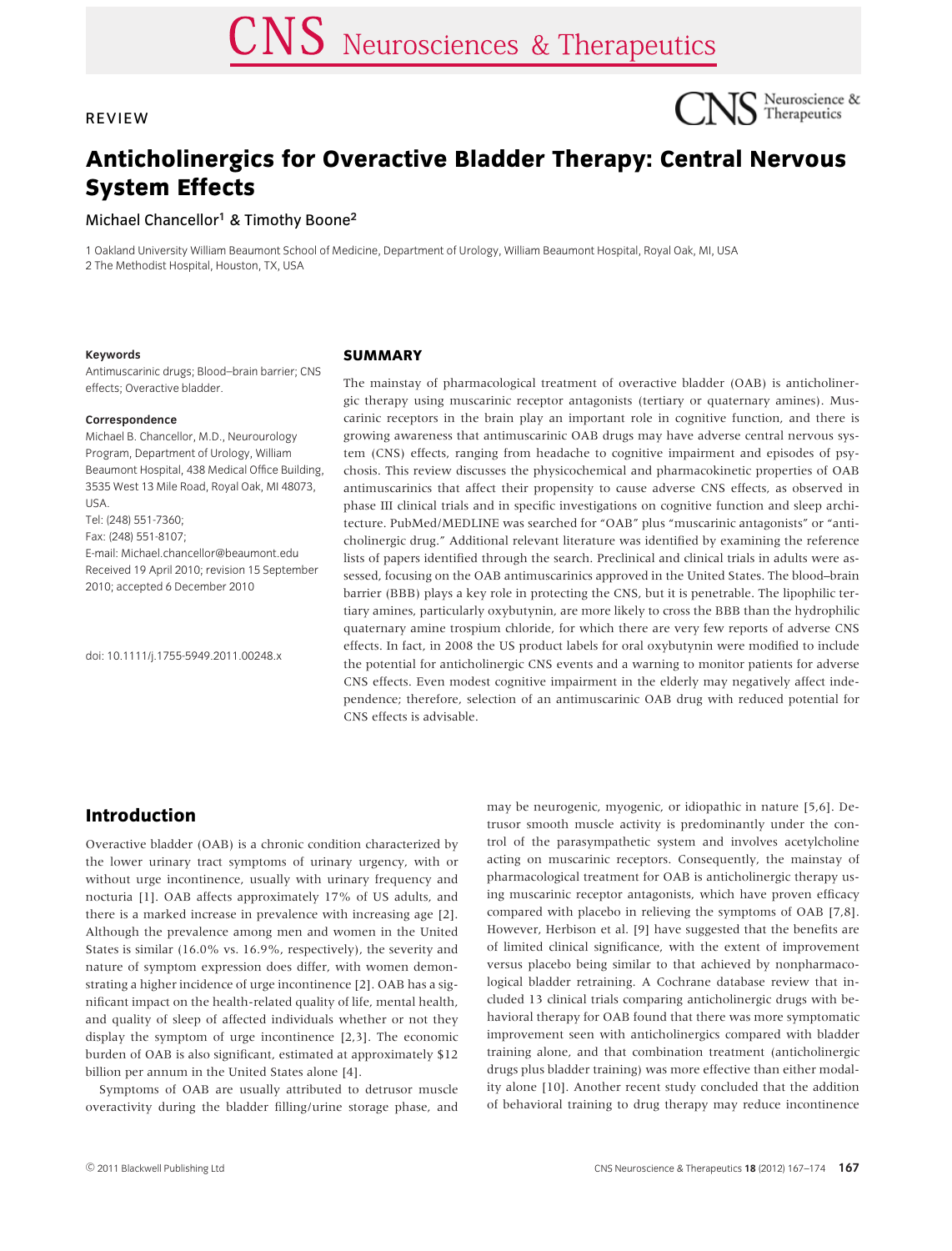|  |  |  | Table 1 Factors contributing to the pharmacokinetic profiles of antimuscarinic drugs for OAB [6,16-34]. |  |  |
|--|--|--|---------------------------------------------------------------------------------------------------------|--|--|
|--|--|--|---------------------------------------------------------------------------------------------------------|--|--|

| Property                                                                                           | Oxybutynin                                                 | Tolterodine                     | Trospium                   | Darifenacin    | Solifenacin | Fesoterodine ER                 |
|----------------------------------------------------------------------------------------------------|------------------------------------------------------------|---------------------------------|----------------------------|----------------|-------------|---------------------------------|
| Molecular weight                                                                                   | 393.9 (chloride)                                           | 475.6                           | 427.97                     | 507.5          | 480.55      | 527.66                          |
| Octanol:water/buffer<br>distribution/partition<br>coefficient at pH 7.4.<br>LogD/LogP <sup>a</sup> | >3.3                                                       | 1.83                            | $-1.22$                    | 2.7            | 1.69        | $0.74^{b}$                      |
| Charge                                                                                             | Neutral                                                    | Positive                        | Positive (highly<br>polar) | Positive       | <b>NA</b>   | Positive                        |
| Metabolites contributing to<br>clinical effect                                                     | Desethyl-<br>oxybutynin                                    | 5-hydroxymethyl-<br>tolterodine | None                       | None           | None        | 5-hydroxymethyl-<br>tolterodine |
| Metabolizing enzymes                                                                               | CYP3A4                                                     | CYP2D6, CYP3A4                  | Non-CYP450<br>mechanism    | CYP2D6, CYP3A4 | CYP3A4      | CYP2D6, CYP3A4                  |
| Half-life (h)                                                                                      | IR: 2-3; ER: 12-13;<br>patch: 7-8; gel:<br>64 <sup>c</sup> | $IR: 2^{c,d}$ : ER: $8^{c,d}$   | IR: 18; ER: 36             | ER: $12^{c,d}$ | $45 - 68$   | $ER: 7-9^{c,d}$                 |
| Relative muscarinic receptor selectivity <sup>e</sup>                                              |                                                            |                                 |                            |                |             |                                 |
| $M_3$ versus $M_1$                                                                                 | 1.5                                                        | 0.9                             | 1.5                        | 9.2            | 2.5         | 1.1                             |
| $M_3$ versus $M_2$                                                                                 | 10.0                                                       | 1.1                             | 1.3                        | 58.2           | 12.5        | 1.0                             |

ER, extended release; IR; immediate release; NA, not available; OAB, overactive bladder.

aOctanol: water logD values are presented for all agents except trospium chloride (octanol: buffer logP). Lower values indicate lower lipophilicity; a negative value indicates higher aqueous solubility and low lipophilicity.

bValue for active metabolite 5-hydroxymethyl tolterodine.

cTerminal elimination half-life.

<sup>d</sup>In extensive metabolizers.

eRatios calculated from receptor-binding affinity estimates (*K*i) [6,31].

Adapted from Abrams and Andersson*,* 2007 with permission from Drs Abrams and Andersson, and Wiley-Blackwell.

frequency during active treatment but does not improve the ability to discontinue drug therapy and maintain improvement in urinary incontinence [11]. The following anticholinergic agents have been approved by the US Food and Drug Administration for the treatment of OAB; the tertiary amines oxybutynin, tolterodine, darifenacin, solifenacin, and fesoterodine, and the quaternary amine trospium chloride [6,12].

All five muscarinic receptor subtypes have been identified in brain tissue, and adverse effects of anticholinergics on the central nervous system (CNS) may have important consequences for patients, particularly the elderly [13,14], who are more likely to have impairment in the blood–brain barrier (BBB). Structural differences between the anticholinergics affect their pharmacokinetics, pharmacodynamics, and propensity to cause adverse effects, including those associated with the CNS [6,12,14,15]. This article will review the pharmacological parameters that underlie the observed differences between antimuscarinic drugs in their propensity to adversely affect cognitive function, and data on CNS effects observed with the OAB antimuscarinics, based on both adverse event data from clinical trials and studies specifically designed to assess CNS effects. PubMed/MEDLINE was searched for records using the terms "OAB" plus "muscarinic antagonists" or "anticholinergic drug." Additional relevant literature was identified by examining the reference lists of papers identified through the literature search. Preclinical and clinical trials in adults were assessed, with focus on the antimuscarinic drugs approved for treatment of OAB in the United States (darifenacin, fesoterodine, oxybutynin, solifenacin, tolterodine, and trospium chloride).

# **Pharmacology of Differing CNS Effects**

A number of factors influence the CNS effects of anticholinergic agents, including their ability to penetrate the CNS and, once past the BBB, their affinity for muscarinic receptors in the CNS. These factors are detailed in Table 1 [6,16–34].

#### **Crossing the BBB**

The BBB, formed by the endothelial cells that line cerebral capillaries, plays an important role in maintaining the microenvironment for reliable neuronal signaling. In contrast to peripheral capillary beds, the brain endothelial cells have contiguous tight junctions between cells, lack fenestrations, and exhibit very low levels of endocytosis/transcytosis (reviewed by Abbott et al.) [35]. In addition, brain endothelial cells are surrounded by a basal membrane and extracellular matrix, and associated pericytes and astrocyte feet-ends also form part of the BBB, contributing to its barrier function (Figure 1) [36].

The tight junctions effectively restrict paracellular passage of molecules between adjacent endothelial cells, including small ions such as Na<sup>+</sup> and Cl<sup>−</sup>, resulting in high electrical resistance that may further restrict the entry of polar and ionic substances. Consequently, molecular transport across the BBB is forced to take a transcellular route. Small gaseous molecules such as  $O_2$  and  $CO_2$ can diffuse freely across the lipid membranes of the endothelium, as can small, lipophilic agents such as ethanol. Selective transport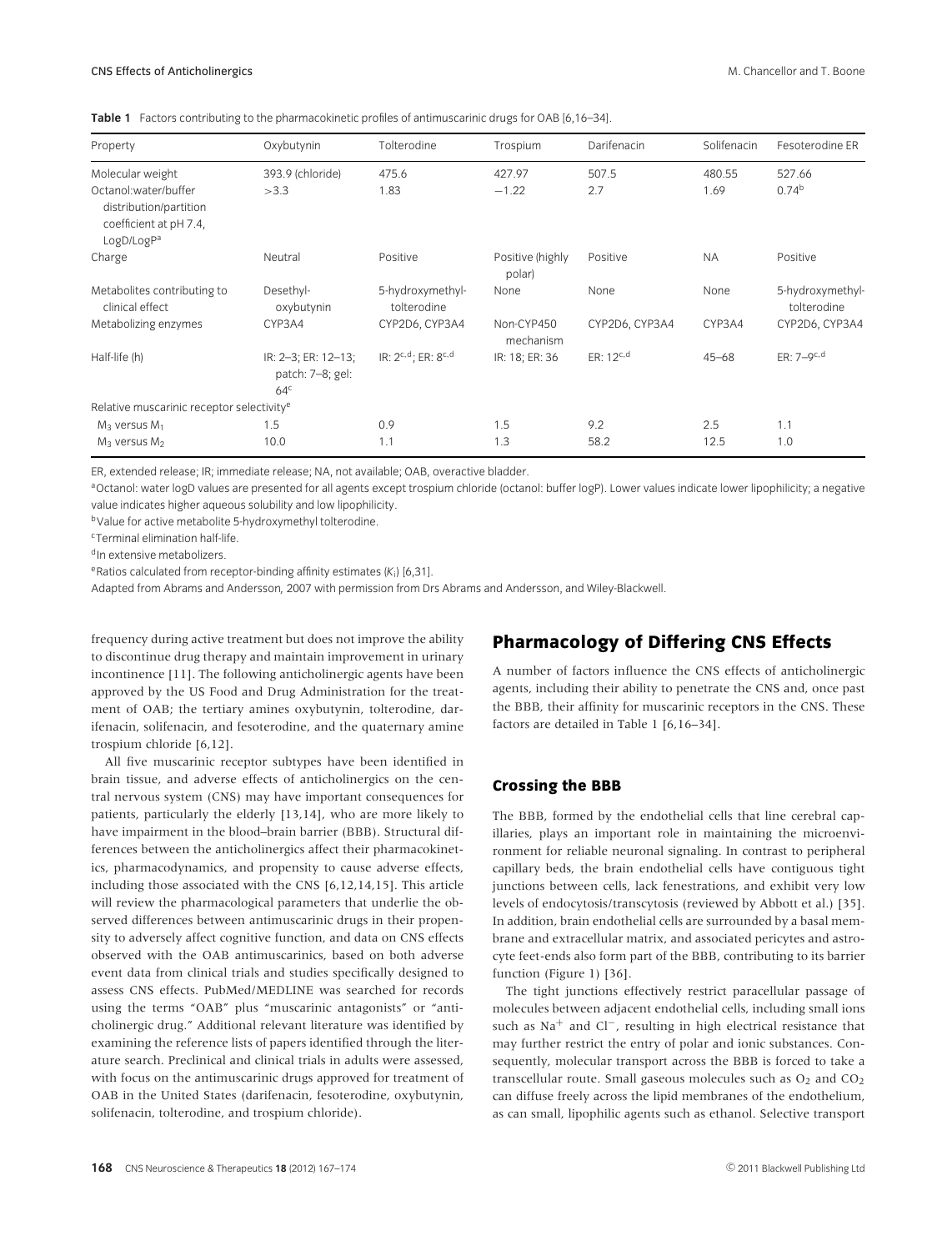

Figure 1 Schematic diagram of a brain capillary [36]. The BBB is formed by capillary endothelial cells, surrounded by a basal membrane and astrocyte foot processes. Tight junctions severely restrict the passage of watersoluble, polar drugs across the BBB. Multiple drug efflux transporters (inset) further restrict the transcellular passage of certain lipid-soluble drugs. MRP, multidrug resistance family of transporters; P-gp, P-glycoprotein; ABCG2,

breast cancer resistance protein; Oatp, organic anion-transporting polypeptide subfamily of anion transporters; OAT, organic anion and cation transporter. Arrows indicate the direction of translocation. Adapted from Deeken and Löscher, 2007 with permission from Drs Deeken and Löscher, and the American Association for Cancer Research, Inc.

of required nutrients is mediated by specific transport systems on the luminal and abluminal endothelial membranes, and numerous efflux transporters have been identified within the BBB that serve to extrude any unwanted substrates back into the circulation that have managed to enter into the epithelial cell (Figure 1) [37]. The best characterized of these efflux pumps is P-glycoprotein, a member of the multidrug resistance protein family [38]. Finally, various enzymes are found in the cytoplasm of endothelial cells, such as monoamine oxidase and cytochrome P450 (CYP1A and CYP2B), that can inactivate many neuroactive and toxic compounds [39]. These latter two mechanisms may, in part, explain why some small, lipophilic drugs demonstrate lower CNS permeability than would be expected from their physicochemical properties alone [35,36].

Based on the physicochemical properties (molecular size, lipid solubility, and charge/polarity) of each of the antimuscarinic agents approved in the United States for use in the treatment of OAB (Table 1), one would predict that the tertiary amines have a higher propensity to cross the BBB than the quaternary amine trospium chloride. With its high lipophilicity, neutral charge, and low molecular weight, oxybutynin can readily penetrate the BBB. Furthermore, both oxybutynin and tolterodine are metabolized to produce molecules that contribute to the clinical effects of these drugs (Table 2) [16–23], and CNS penetration of these active metabolites must also be considered. Although darifenacin is highly lipophilic, this molecule is a substrate for P-glycoprotein efflux removal from the CNS [40].

Pharmacokinetic properties may also influence the propensity for CNS penetration, including serum levels and half-lives of active metabolites, which, if high, may promote passive diffusion across the BBB. All of the tertiary amine OAB drugs are metabolized by the hepatic cytochrome P450 enzymes CYP2D6 and/or CYP3A4 [6]. Approximately 7% to 10% of Caucasians and 1% to 3% of African Americans and Asians are deficient in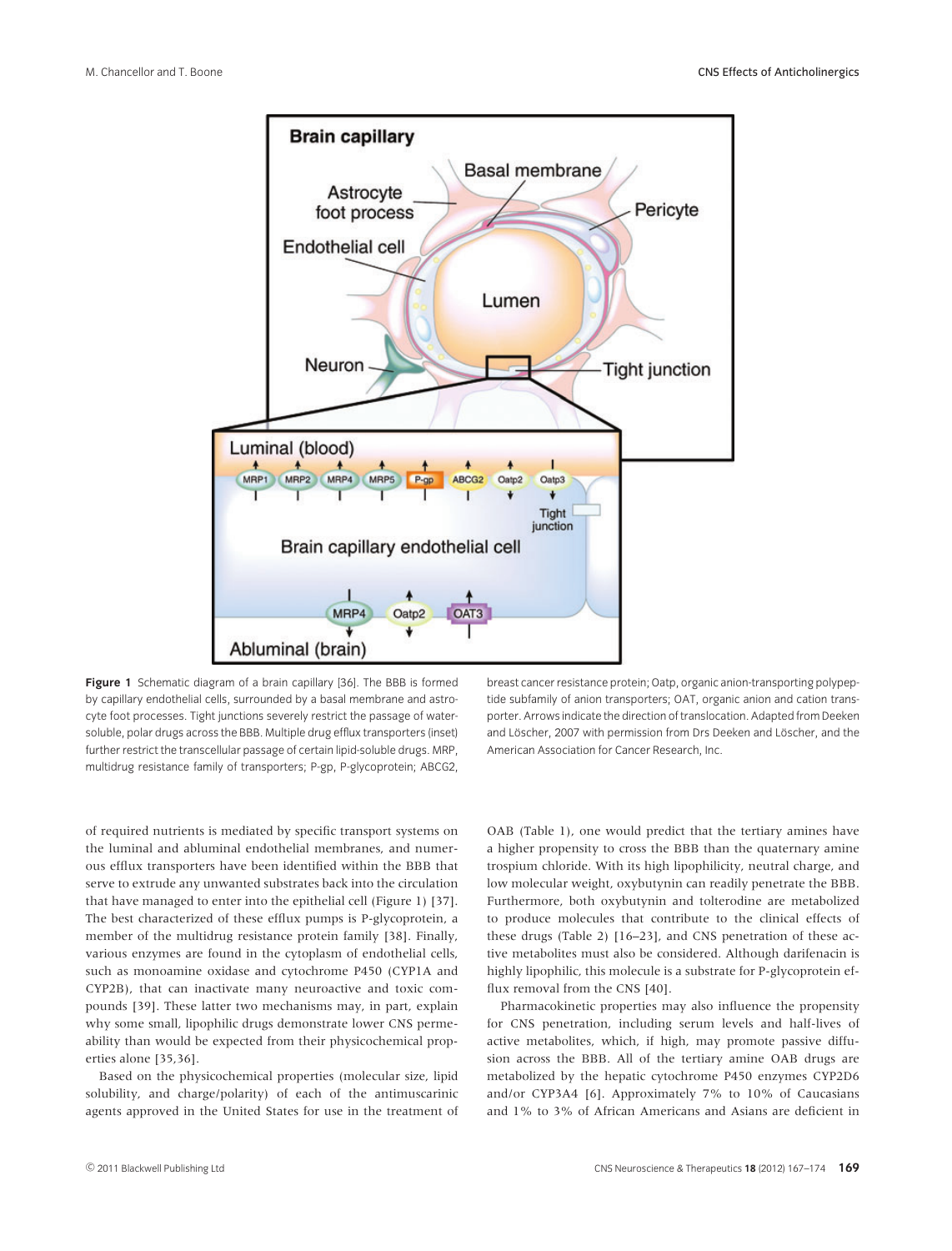|  |  |  |  |  | <b>Table 2</b> CNS adverse events occurring in clinical studies as reported in product prescribing information <sup>a</sup> [16–23]. |
|--|--|--|--|--|--------------------------------------------------------------------------------------------------------------------------------------|
|--|--|--|--|--|--------------------------------------------------------------------------------------------------------------------------------------|

|                         | Percentage of patients     |                           |                   |                            |                                      |                           |                                |                            |
|-------------------------|----------------------------|---------------------------|-------------------|----------------------------|--------------------------------------|---------------------------|--------------------------------|----------------------------|
|                         | Oxybutynin                 |                           |                   |                            |                                      |                           |                                |                            |
| Adverse CNS<br>event    | Oral ER<br>$5 - 30$ mg/day | Transdermal<br>3.9 mg/day | Gel<br>100 mg/day | Tolterodine<br>ER 4 mg/day | Trospium<br>chloride ER<br>60 mg/day | Darifenacin<br>7.5 mg/day | Solifenacin<br>$5 - 10$ mg/day | Fesoterodine<br>4-8 mg/day |
| Headache                | 10.0                       | <b>NR</b>                 | <b>NR</b>         | 6.0                        | <b>NR</b>                            | 6.7                       | <b>NR</b>                      | <b>NR</b>                  |
| <b>Dizziness</b>        | 6.0                        | <b>NR</b>                 | 2.8               | 2.0                        | <b>NR</b>                            | 0.9                       | $1.8 - 1.9$                    | <b>NR</b>                  |
| Somnolence              | 12.0                       | <b>NR</b>                 | <b>NR</b>         | 3.0                        | < 1.0                                | <b>NR</b>                 | <b>NR</b>                      | <b>NR</b>                  |
| Anxiety/<br>nervousness | < 5.0 <sup>b</sup>         | <b>NR</b>                 | <b>NR</b>         | 1.0                        | <b>NR</b>                            | <b>NR</b>                 | <b>NR</b>                      | <b>NR</b>                  |
| Other                   | ${<}5.0^{b,c}$             | <b>NR</b>                 | <b>NR</b>         | <b>NR</b>                  | <b>NR</b>                            | <b>NR</b>                 | $0.8 - 1.2$ <sup>d</sup>       | $0.4 - 1.3^e$              |

CNS, central nervous system; ER, extended release; NR, not reported.

aData summarized from respective Prescribing Information.

 $b$ Adverse events occurring in  $\geq$  1% to <5% of patients.

cConfusional state, dysgeusia, depression, insomnia.

dDepression.

eInsomnia.

CYP2D6, which can lead to elevated serum levels of drugs that are metabolized, at least in part, by CYP2D6 (darifenacin, fesoterodine, and tolterodine) [17,19,21,25]. Similarly, coadministration of drugs that inhibit CYP3A4 activity, such as macrolide antibiotics and azole antifungal agents, or inhibit CYP2D6 activity, such as fluoxetine, may also lead to elevated serum levels of the tertiary amines [16,17,19–21,25]. Furthermore, oxidative metabolism via the CYP450 system declines with increasing age [41], which may contribute to the observed higher serum levels and/or prolonged elimination half-life of some of these drugs in the elderly [16,17,19,20,25]. Nevertheless, although there are no data thus far to definitively indicate that such interactions influence CNS penetration and associated adverse effects in patients with OAB, it is worth noting that transdermal delivery of oxybutynin via patch or gel, which provides lower, more stable serum levels, is associated with lower rates of CNS adverse events than oral oxybutynin [15,22,23].

A number of factors contribute to the very low propensity for the quaternary amine trospium chloride to cross the BBB [27,33,42]. The fourth substitution on the nitrogen atom of trospium chloride gives the nitrogen a positive charge across all physiological pHs and increased hydrophilicity (decreased lipophilicity) compared with the tertiary amines (Table 1). Studies in mice suggest that the drug efflux transporter P-glycoprotein is also involved in restricting the entry of trospium chloride, but not oxybutynin, into the brain [43,44]. Furthermore, trospium chloride is not metabolized by the CYP450 system in the liver, thus minimizing the potential for elevated serum concentrations arising from drug–drug interactions and age- and genetic-related impairment of the CYP450 system [27,45,46]. Indeed, trospium chloride is not extensively metabolized at all. Rather, 60% to 80% of the absorbed dose is excreted via the kidneys as unchanged compound [27,45,46]. Although trospium chloride has the potential to interact with other drugs that are eliminated by active tubular excretion [18], this is unlikely due to the large capacity for tubular secretion, except in those patients with severely impaired renal function.

A recent summary assessment of preclinical CNS access of the antimuscarinics exists [47]. Lipophilicity (octanol: water distribution test), permeability coefficient across porcine brain endothelial cell monolayers, and P-glycoprotein substrate studies support a low propensity for the quaternary and a high propensity for the tertiary amines to cross the BBB.

#### **CNS Accumulation and Receptor Selectivity**

The permeability of the BBB is not uniform or stable throughout life and a number of conditions can impair its functionality including increasing age, use of certain medications, stress, and various comorbid diseases such as Alzheimer's and Parkinson's diseases, and type 2 diabetes mellitus [14,48,49]. Increased CNS penetration of otherwise excluded molecules may result from a number of dysfunctions including physical damage to the vascular basement membrane or extracellular matrix and disruption of tight junctions. Consequently, all the antimuscarinic OAB agents should be considered to have the potential to cross the compromised BBB and gain access to the CNS.

The bladder detrusor muscle contains predominantly  $M_2$  and M3 muscarinic receptors, although the M3 receptors are considered to be the most important for detrusor contraction; however, the afferent receptors are primarily  $M_2 \gg M_3$ . All five of the muscarinic receptors ( $M_1$ − $M_5$ ) are expressed in the brain, with varying distribution and abundance [14]. In particular,  $M_1$  receptors are abundant in the neocortex, hippocampus, and neostriatum, and, along with  $M_2$  receptors (present throughout the brain), are considered to play a major role in memory and cognitive function [14]. M3 receptors have relatively low expression in the brain. Drugs selective for the  $M_3$  receptor might be expected to have clinical efficacy in the treatment of OAB, while showing a reduced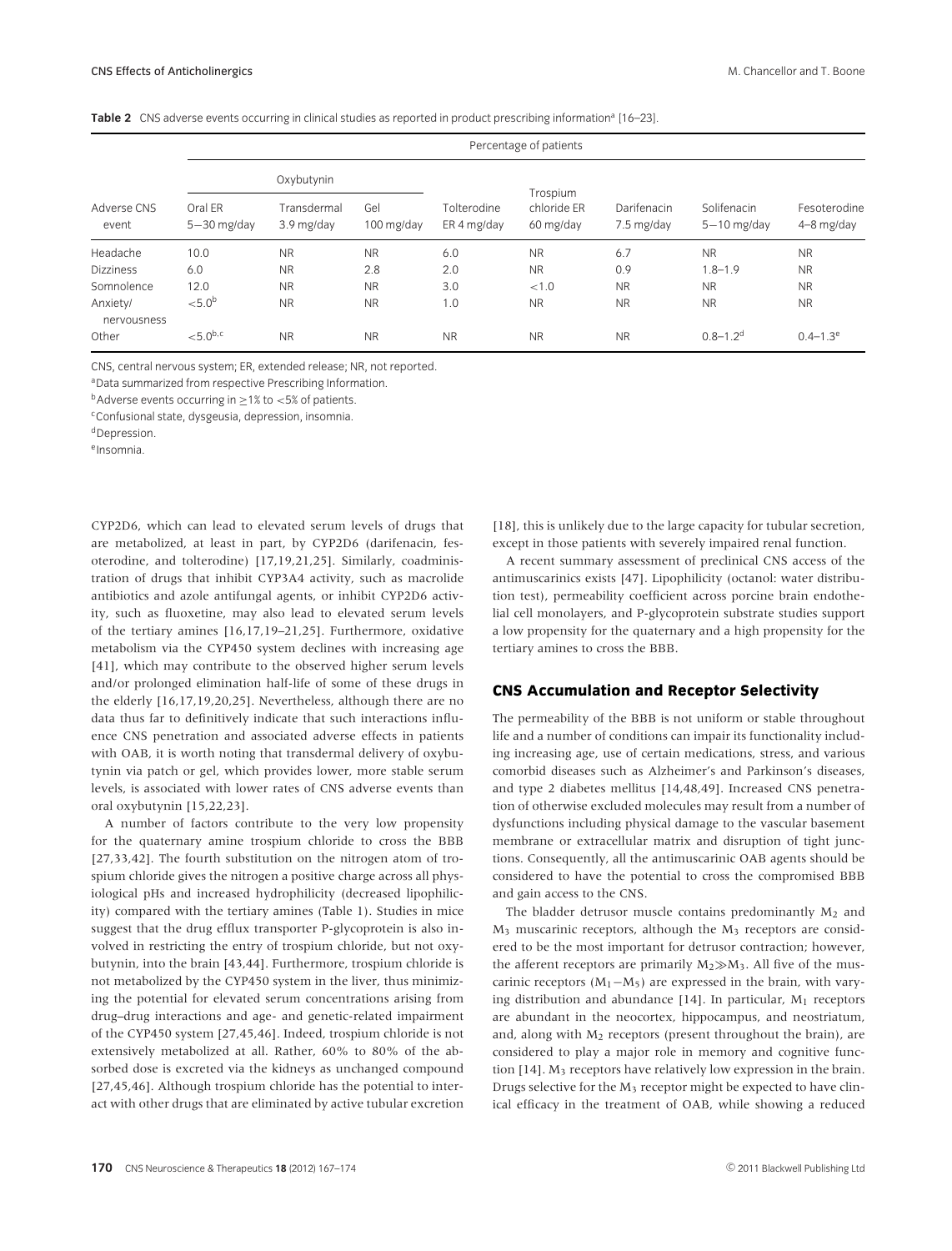potential for adverse effects related to the blockade of other muscarinic receptor subtypes, such as CNS adverse effects [50].

## **CNS Effects of OAB Antimuscarinics**

The adverse events most commonly associated with the use of antimuscarinic OAB drugs are the expected side effects of anticholinergics, such as dry mouth and constipation. CNS adverse events were generally observed in fewer than 10% of patients in phase III clinical trials, and were highest in patients receiving oral oxybutynin (Table 2) [16–21], as would be expected from its propensity to cross the BBB. It should be noted that in 2008 the United States product labels for oral oxybutynin were modified to include the potential for anticholinergic CNS events and a warning to monitor patients for adverse CNS effects. Few CNS adverse events were observed for trospium chloride, the transdermal delivery forms of oxybutynin (patch and gel), and fesoterodine (Table 2).

The most commonly observed CNS adverse effects in patients receiving OAB drugs are headache, somnolence, and dizziness (Table 2); however, the spectrum of effects may also include cognitive impairment, confusion, fatigue, psychotic behavior, and insomnia [15,51], and may range from mild symptoms such as drowsiness to severe intoxication manifested by hallucinations, severe cognitive impairment, and even coma. Hallucinations and episodes of psychosis following oral oxybutynin or tolterodine use have been reported [52–54]; several of the cases involving oral oxybutynin were reported in elderly patients with Parkinson's disease being treated for OAB [55], and case reports exist describing memory loss and impaired cognitive function associated with tolterodine use [56,57]. Confusion and hallucinations have also been reported in association with solifenacin use in worldwide postmarketing experience, while in pivotal clinical trials, visual blurring (a marker of CNS penetration) was reported in up to 5% of subjects receiving solifenacin [20].

Level 1 evidence indicates that agents that prolong the presence of the neurotransmitter acetylcholine (e.g., donepezil, galantamine, and rivastigmine) demonstrate improvements in memory and cognition in patients with dementia [58–61]. Agents that block the muscarinic receptor (e.g., oxybutynin and other OAB antimuscarinics) may, in effect, result in a pharmacodynamically induced Alzheimer's disease state.

Although adverse CNS effects can occur in patients of any age, the elderly are particularly vulnerable for a number of reasons, including an increased anticholinergic load and potential drug−drug interactions resulting from polypharmacy; age- and comorbid disease-related decline in cholinergic function; impaired metabolic clearance of drugs; and impaired function of the BBB [15,62–65]. The cumulative anticholinergic clinical burden is not simple to measure and the clinical impact has not been well understood/characterized. In phase III randomized trials, there did not appear to be any increase in reports of CNS adverse events in elderly populations; this has been further demonstrated in studies of patients aged  $\geq$  65 years with tolterodine ER [66] and darifenacin [67], and in patients aged  $\geq$ 75 years with trospium chloride ER [68].

However, caution is required when interpreting data from clinical studies. The incidence of CNS effects may be underreported because data are usually based on unsolicited reporting during protocol visits rather than formal neurological testing, and clinical studies often exclude those at higher risk such as elderly patients and those with cognitive impairment, or an existing anticholinergic drug load. Furthermore, it is recognized that patients may fail to report CNS symptoms because they may be unaware of cognitive impairment or changes in memory, or may assume it is related to aging, and not a drug effect [69]. Thus, it is important to consider data derived from clinical trials together with the results of studies specifically designed to investigate the CNS influence of antimuscarinic OAB drugs. A number of such studies have been conducted, using objective measures such as electroencephalographic (EEG) determination of CNS electrical activity and polysomnography. It should be noted that while neurocognitive measurements of memory have the benefit of being noninvasive, a potential limitation is that they may lack sensitivity. A new standard has been introduced in the form of studies measuring drug concentrations in the CNS and simultaneously performing clinical measurement of neurocognition and memory, such as the recently completed trospium chloride SMART (Sanctura Muscarinic Receptor Antagonist Resists Transport) trial.

#### **Electroencephalographic Changes**

EEG changes can serve as a marker for the effects of drugs on the CNS. Using quantitative EEG (qEEG), Pietzko et al. [70] demonstrated that oxybutynin induced significant power density decreases in the alpha<sub>1</sub> and alpha<sub>2</sub> frequency ranges and, to a lesser extent, in beta<sub>1</sub> frequency in healthy volunteers. In contrast, there were no significant changes in any frequency range following oral trospium chloride. This work was confirmed and extended by Todorova et al. [71] who demonstrated that tolterodine, like trospium chloride, had negligible qEEG effects in healthy volunteers. The profound effects of oral oxybutynin were maintained throughout the observation period (at least 4 hours) [70,71], and a clear cumulative effect was observed following multiple dose administration [71].

#### **Cognitive Function, Memory, and Learning**

Several studies have demonstrated that oral oxybutynin has a significant negative effect on cognitive function in healthy adults >65 years of age [69,72,73]. In one study, oxybutynin administration over 3 weeks significantly impaired delayed recall performance in the Name–Face Association Test, and the effect was comparable to the decline in memory function that occurs over 10 years in the normal aging process [69]. Darifenacin, in contrast, had no significant effect on cognitive function in healthy young [74] or elderly subjects [69,75]. Similarly, a single dose of solifenacin did not significantly impair cognition compared with placebo in elderly subjects [73]. In the SMART trial, following administration of extended-release trospium chloride 60 mg to elderly patients (aged 65–75 years) with OAB to achieve steadystate plasma concentrations, trospium chloride assay was undetectable in the cerebrospinal fluid, and standardized memory testing showed no significant changes from baseline [76,77].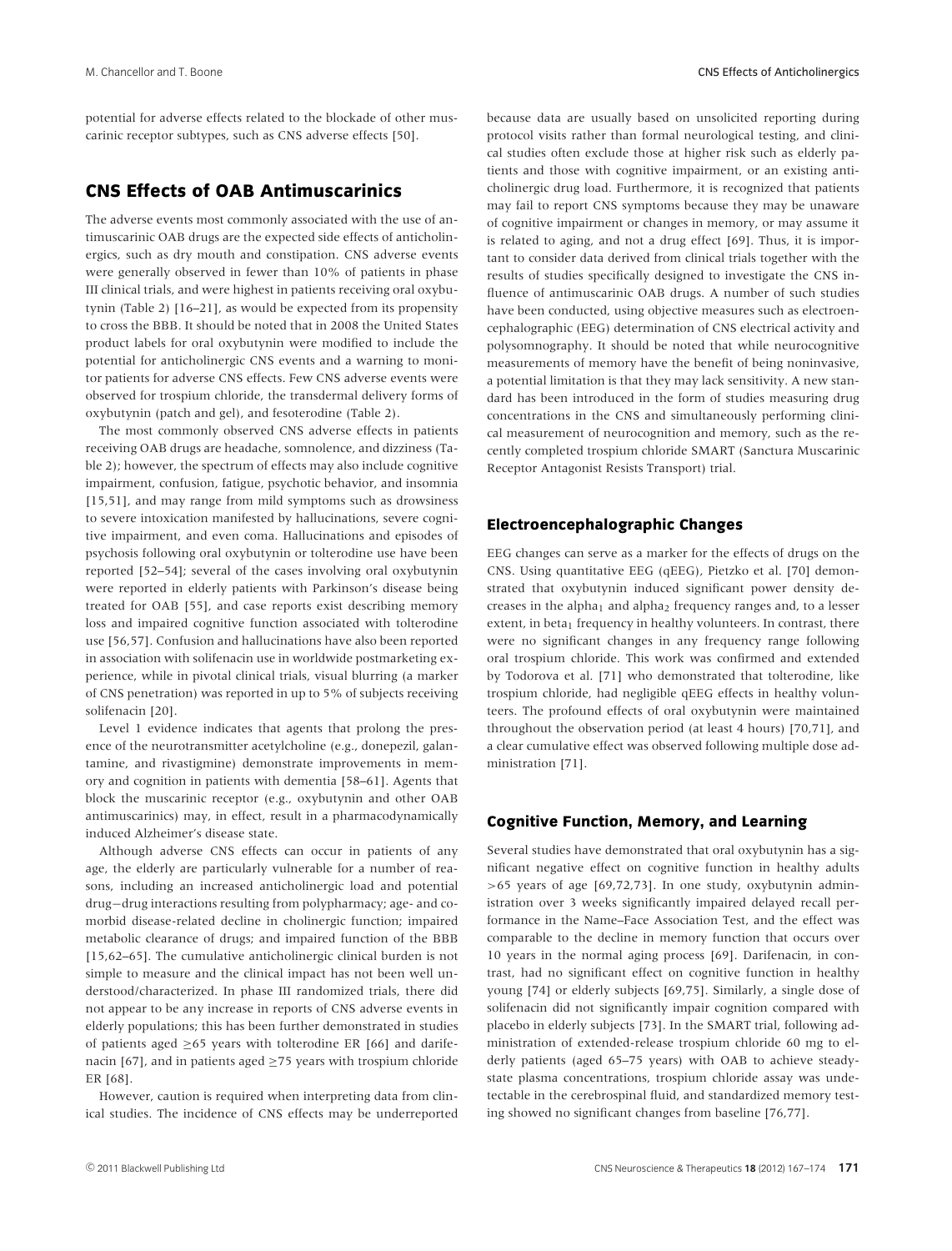#### **Sleep Disturbances**

Polysomnography was used to objectively determine the effect of single doses of antimuscarinic drugs on sleep architecture and duration in healthy volunteers without sleep-related problems [78,79]. Sleep architecture was influenced by some anticholinergics, and effects differed between that seen in healthy young volunteers (aged <36 years) [79] and older subjects (aged  $\geq$ 50 years) [78]. In the study in younger volunteers, rapid eye movement (REM) sleep (duration as a percentage of total sleep time) was significantly reduced after oral oxybutynin compared with trospium chloride (18.4% vs. 20.2%;  $P < 0.05$ ), although the reduction after oxybutynin compared with placebo and tolterodine (20.1% and 19.1%, respectively) did not reach significance [79]. In contrast, in the older volunteers, both oral oxybutynin and tolterodine significantly reduced REM sleep compared with placebo, while trospium chloride did not [78]. None of the study medications resulted in sleep disturbances of significant magnitude to impair cognitive function in younger or elderly volunteers [78,79]. Data from these comparative studies show that oral oxybutynin reduced REM sleep in both younger and older volunteers, whereas tolterodine only reduced REM sleep in older volunteers, and trospium chloride did not affect REM sleep in either group. They suggest that, even with the potentially compromised BBB in older subjects, appreciable CNS changes are not seen with trospium chloride.

#### **Somnolence/Sleepiness**

A study in patients with OAB (mean age, 61 years) indicated that trospium chloride 20 mg twice daily did not increase daytime sleepiness or affect alertness levels, as determined using the self-reported Stanford Sleepiness Scale, after 12 weeks of use [80]. Further analysis by age group  $\approx 65$  or  $> 65$  years and  $\lt 75$  or  $> 75$ years) produced similar results.

#### **Traffic Safety and Driving Alertness**

Two studies compared the anticholinergic agents used to treat OAB in Germany in terms of safety issues related to driving. In the first study, Herberg and Fusgen compared the effects of therapeutic doses of trospium chloride, oral oxybutynin, and propiverine, a tertiary amine, on the ability to drive in traffic in 54 healthy volunteers in a randomized double-blind trial [81]. After 7 days of treatment, no impairment in fitness to drive in traffic was noted with any of the agents. However, subjects treated with trospium chloride scored significantly higher than those receiving oxybutynin or propiverine on an assessment of vigilance, the readiness to react to changes seen on a computer monitor [81]. Overall, fewer adverse events were reported among those receiving trospium chloride compared with the other agents [81]. The results of this study were combined with those from a second randomized, double-blind study that evaluated the general safety of tolterodine and trospium chloride compared with placebo in healthy volunteers treated for 8.5 days [82]. The combined analysis included a total of 108 subjects aged 30 to 70 years. Deterioration in overall traffic safety performance, measured by a battery of computerbased performance tests, was not seen in any of the treatment groups at the beginning of treatment or at the therapeutic steady state [82]. However, paired comparisons evaluating the individual performance aspects at the prescribed measuring times indicated that tolterodine, propiverine, and oxybutynin led to impairment in tests of accuracy of perception, concentration, and vigilance, while trospium chloride did not [82]. The investigator concluded that trospium chloride offered advantages for traffic and overall safety over the other agents tested [82].

#### **Implications for the Management of OAB**

There is growing evidence from clinical studies and case reports to suggest that antimuscarinic treatment of OAB has the potential to cause clinically relevant impairment of CNS function—especially in the elderly neurocognitively vulnerable population. However, it is also clear that the antimuscarinic drugs used to treat OAB differ in their propensity to cause these effects, and the data support the hypothesis that the extent of CNS adverse effects can be explained in part by the ability of these drugs to cross the BBB and/or their muscarinic receptor specificity. Thus, the lipophilic tertiary amines, particularly oxybutynin, are more likely to cross the BBB than the quaternary amine trospium chloride, for which there are very few reports of adverse CNS effects. Efflux transporters limit CNS accumulation of both the tertiary amine darifenacin [40] and the quaternary amine trospium chloride [43,44], which may account for the lower level of CNS effects for these drugs compared with other tertiary amines.

Adverse CNS effects are of particular concern in the treatment of OAB due to the high prevalence of OAB in the elderly. In certain elderly patients, even modest cognitive adverse effects, such as memory lapses and mild confusion, may lead to increased functional dependence and the inability to live completely independently [13,64]. Furthermore, medications that increase cognitive impairment and cumulative anticholinergic load can exacerbate the risk of falls in elderly patients [54,83,84], which contribute a substantial component to the total cost burden of OAB treatment [85,86]. Consequently, selection of an antimuscarinic drug with reduced potential for adverse CNS effects seems advisable, particularly for, but not limited to, elderly patients with OAB.

# **Acknowledgments**

Rod McNab, Janet Manfre, and Sushma Soni of *in*Science Communications, a Wolters Kluwer business, provided editorial support, which was funded by Allergan, Inc.

## **Conflict of Interest**

The authors have no conflict of interest.

#### **Disclosures**

Michael B. Chancellor has disclosed that he serves as a consultant/advisor, investigator, and meeting participant/lecturer for Allergan, Inc; a consultant/advisor and meeting participant/lecturer for Astellas Pharma US, Inc; a consultant/advisor and investigator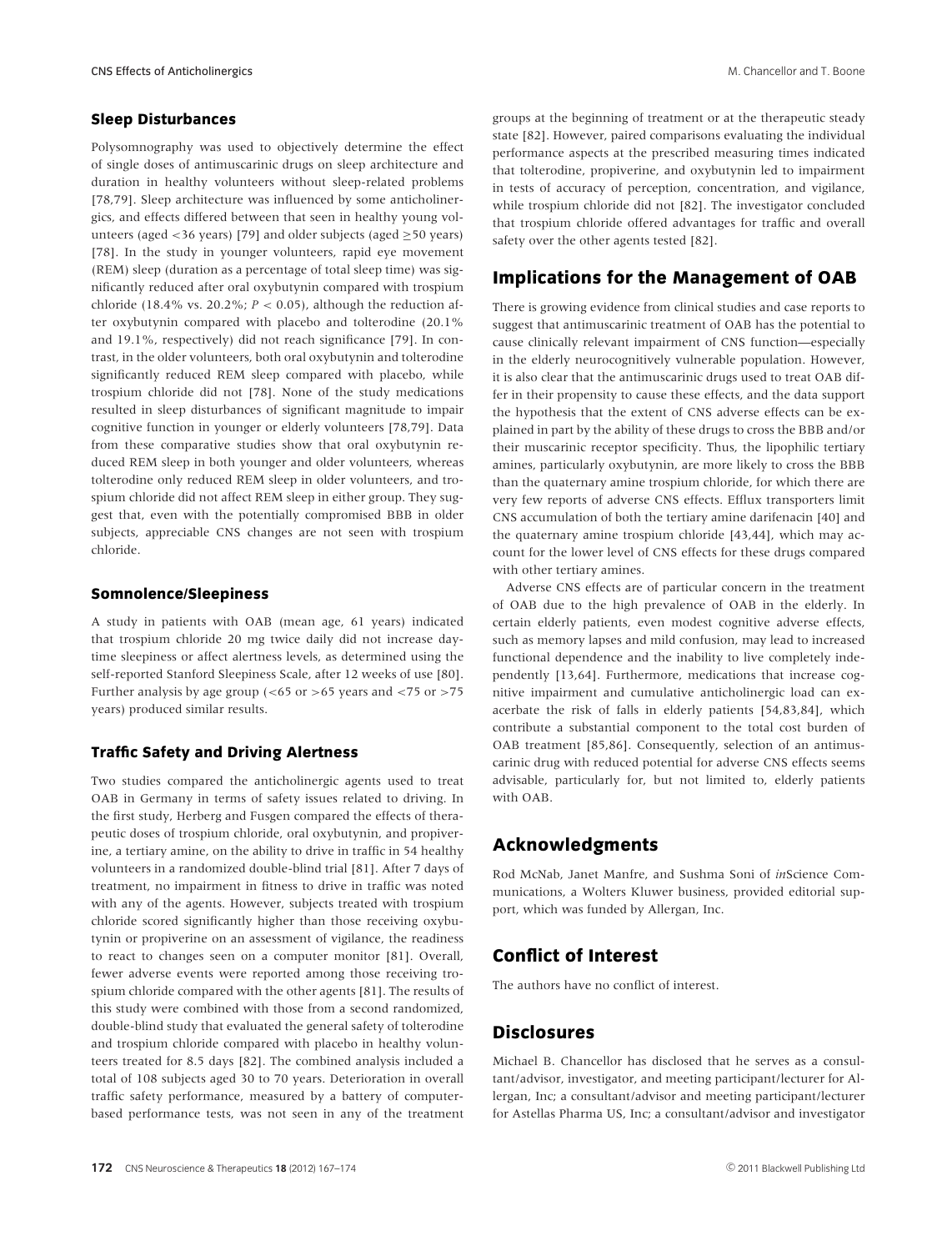for Cook Medical; a board member/trustee for Lipella Pharmaceuticals Inc.; a meeting participant/lecturer and is involved in scientific studies/trials for Novartis Pharmaceuticals Corporation; a consultant/advisor, investigator, and meeting participant/lecturer for Pfizer, Inc; and is a consultant/advisor for Bayer HealthCare AG, Dainippon Sumitomo Pharma, and Xention, LTD.

Timothy B. Boone has disclosed that he serves as a consultant to Pfizer, Inc. and is a member of the speaker's bureau for Astellas Pharma US, Inc.

#### **References**

- 1. Abrams P, Cardozo L, Fall M, et al. The standardisation of terminology of lower urinary tract function: Report from the Standardisation Sub-committee of the International Continence Society. *Neurourol Urodyn* 2002;**21**: 167–178.
- 2. Stewart WF, Van Rooyen JB, Cundiff GW, et al. Prevalence and burden of overactive bladder in the United States. *World J Urol* 2003;**20**:327–336.
- 3. Coyne KS, Payne C, Bhattacharyya SK, et al. The impact of urinary urgency and frequency on health-related quality of life in overactive bladder: Results from a national community survey. *Value Health* 2004;**7**:455–463.
- 4. Hu TW, Wagner TH, Bentkover JD, et al. Estimated economic costs of overactive bladder in the United States. *Urology* 2003;**61**:1123–1128.
- 5. Chu FM, Dmochowski R. Pathophysiology of overactive bladder. *Am J Med* 2006;**119**:3–8.
- 6. Abrams P, Andersson KE. Muscarinic receptor antagonists for overactive bladder. *BJU Int* 2007;**100**:987–1006.
- 7. Chapple C, Khullar V, Gabriel Z, Dooley JA. The effects of antimuscarinic treatments in overactive bladder: A systematic review and meta-analysis. *Eur Urol* 2005;**48**:5–26.
- 8. Nabi G, Cody JD, Ellis G, Herbison P, Hay-Smith J. Anticholinergic drugs versus placebo for overactive bladder syndrome in adults. *Cochrane Database Syst Rev* 2006;CD003781, doi:10.1002/14651858.CD003781.pub2.
- 9. Herbison P, Hay-Smith J, Ellis G, Moore K. Effectiveness of anticholinergic drugs compared with placebo in the treatment of overactive bladder: Systematic review. *BMJ* 2003;**326**:841–844.
- 10. Alhasso AA, McKinlay J, Patrick K, Stewart L. Anticholinergic drugs versus non-drug active therapies for overactive bladder syndrome in adults. *Cochrane Database Syst Rev* 2006:CD003193, doi:10.1002/14651858. CD003193.pub3.
- 11. Burgio KL, Kraus SR, Menefee S, et al. Behavioral therapy to enable women with urge incontinence to discontinu drug treatment: A randomized trial. *Ann Intern Med* 2008;**149**:161–169.
- 12. Sussman DO. Overactive bladder: Treatment options in primary care medicine. *J Am Osteopath Assoc* 2007;**107**:379–385.
- 13. Feinberg M. The problems of anticholinergic adverse effects in older patients. *Drugs Aging* 1993;**3**:335–348.
- 14. Abrams P, Andersson KE, Buccafusco JJ, et al. Muscarinic receptors: Their distribution and function in body systems, and the implications for treating overactive bladder. *Br J Pharmacol* 2006;**148**:565–578.
- 15. Staskin DR, Zoltan E. Anticholinergics and central nervous system effects: Are we confused? *Rev Urol* 2007;**9**:191–196.
- 16. Ditropan XL. (oxybutynin chloride extended release tablets) Prescribing information. Raritan, NJ: Ortho-McNeil Pharmaceutical, Inc; 2009.
- 17. Detrol LA. (tolterodine tartrate extended release capsules) Prescribing information. New York, NY: Pfizer, Inc; 2008.
- 18. Sanctura XR. (trospium chloride extended release capsules) Prescribing information. Irvine, CA: Allergan, Inc; 2008.
- 19. Enablex (darifenacin extended-release tablets): Prescribing information. East Hanover, NJ: Novartis; 2008.
- 20. VESIcare (solifenacin succinate tablets) Prescribing information. Deerfield, IL and Research Triangle Park, NC: Astellas Pharma US Inc. and GlaxoSmithKline; 2008.
- 21. Toviaz (fesoterodine fumarate): Prescribing information. New York, NY: Pfizer, Inc; 2008.
- 22. Oxytrol (oxybutynin transdermal system) Prescribing information. Corona, CA: Watson Pharmaceuticals, Inc; 2006.
- 23. Gelnique (oxybutynin chloride gel) Prescribing information. Corona, CA: Watson Pharmaceuticals, Inc; 2009.
- 24. Ditropan (oxybutynin chloride tablets and syrup) Prescribing information. Raritan, NJ: Ortho-McNeil Pharmaceutical, Inc; 2008.
- 25. Detrol (tolterodine tartrate tablets) Prescribing information. New York, NY: Pfizer, Inc; 2008.
- 26. Sanctura (trospium chloride 20 mg tablets) Prescribing information. Irvine, CA: Allergan, Inc; 2008.
- 27. Doroshyenko O, Jetter A, Odenthal KP, Fuhr U. Clinical pharmacokinetics of trospium chloride. *Clin Pharmacokinet* 2005;**44**:701–720.
- 28. Nilvebrant L, Pahlman I, d'Argy R. Tissue distribution of tolterodine and its metabolites: Low penetration into the central nervous system. Eur Urol 2000;**84**.
- 29. Nilvebrant L, Gillberg PG, Sparf B. Antimuscarinic potency and bladder selectivity of PNU-200577, a major metabolite of tolterodine. *Pharmacol Toxicol* 1997;**81**:169–172.
- 30. Maniscalco M, Singh-Franco D, Wolowich WR, Torres-Colon R. Solifenacin succinate for the treatment of symptoms of overactive bladder. *Clin Ther* 2006;**28**:1247–1272.
- 31. Ney P, Pandita RK, Newgreen DT, Breidenbach A, Stohr T, Andersson KE. Pharmacological characterization of a novel investigational antimuscarinic drug, fesoterodine, in vitro and in vivo. *BJU Int* 2008;**101**:1036–1042.
- 32. Malhotra B, Gandelman K, Sachse R, Wood N, Michel MC. The design and development of fesoterodine as a prodrug of 5-hydroxymethyl tolterodine (5-HMT), the active metabolite of tolterodine. *Curr Med Chem* 2009;**16**:4481–4489.
- 33. Pak RW, Petrou SP, Staskin DR. Trospium chloride: A quaternary amine with unique pharmacologic properties. *Curr Urol Rep* 2003;**4**:436–440.
- 34. Ellsworth P, Kirshenbaum E. Update on the pharmacologic management of overactive bladder: The present and the future. *Urol Nurs* 2010;**30**:29–39, 53.
- 35. Abbott NJ, Ronnback L, Hansson E. Astrocyte-endothelial interactions at the blood-brain barrier. *Nat Rev Neurosci* 2006;**7**:41–53.
- 36. Deeken JF, Loscher W. The blood-brain barrier and cancer: Transporters, treatment, and Trojan horses. *Clin Cancer Res* 2007;**13**:1663–1674.
- 37. Golden PL, Pollack GM. Blood-brain barrier efflux transport. *J Pharm Sci* 2003;**92**:1739–1753.
- 38. Bauer B, Hartz AM, Fricker G, Miller DS. Modulation of p-glycoprotein transport function at the blood-brain barrier. *Exp Biol Med (Maywood)* 2005;**230**:118–127.
- 39. el-Bacha RS, Minn A. Drug metabolizing enzymes in cerebrovascular endothelial cells afford a metabolic

# **Author Contributions**

Michael B. Chancellor contributed to the conception and design of the manuscript, was involved in drafting the outline and the critical review of the manuscript for scientific accuracy and factual content, and supervised the manuscript preparation.

Timothy B. Boone contributed to the conception and design of the manuscript and participated in the critical review and editing of the manuscript for scientific accuracy and factual content.

> protection to the brain. *Cell Mol Biol (Noisy-le-grand)* 1999;**45**:15–23.

- 40. Kay GG, Ebinger U. Preserving cognitive function for patients with overactive bladder: Evidence for a differential effect with darifenacin. *Int J Clin Pract* 2008;**62**:1792–1800.
- 41. Tanaka E. In vivo age-related changes in hepatic drug-oxidizing capacity in humans. *J Clin Pharm Ther* 1998;**23**:247–255.
- 42. Sandage B, Lerch G, Larsen G, Profy A. Trospium chloride does not cross the blood-brain barrier of male Long Evans rats. *Neurology* 2009;**72**(Suppl 3):A50.
- 43. Geyer J, Gavrilova O, Petzinger E. The role of p-glycoprotein in limiting brain penetration of the peripherally acting anticholinergic overactive bladder drug trospium chloride. *Drug Metab Dispos* 2009;**37**:1371–1374.
- 44. Geyer J, Gavrilova O, Schwantes U. Differences in the brain penetration of the anticholinergic drugs trospium chloride and oxybutynin. *UroToday Int J* 2010;**3**, doi:10.3834/uij.1944-5784.2010.02.12.
- 45. Rovner ES. Trospium chloride in the management of overactive bladder. *Drugs* 2004;**64**:2433–2446.
- 46. Chancellor MB, de Miguel F. Treatment of overactive bladder: Selective use of anticholinergic agents with low drug-drug interaction potential. *Geriatrics* 2007;**62**:15–24.
- 47. Kay G, Malhotra B, Michel MC. Assessment of central nervous system access of a new antimuscarinic drug, fesoterodine. *J Urol* 2009;**181**(Suppl):84.
- 48. Starr JM, Wardlaw J, Ferguson K, MacLullich A, Deary IJ, Marshall I. Increased blood-brain barrier permeability in type II diabetes demonstrated by gadolinium magnetic resonance imaging. *J Neurol Neurosurg Psychiatry* 2003;**74**:70–76.
- 49. Farrall AJ, Wardlaw JM. Blood-brain barrier: Ageing and microvascular disease–systematic review and meta-analysis. *Neurobiol Aging* 2009;**30**:337–352.
- 50. Andersson KE. Potential benefits of muscarinic M3 receptor selectivity. *Eur Urol Suppl* 2002;**1**:23–28.
- 51. Klausner AP, Steers WD. Antimuscarinics for the treatment of overactive bladder: A review of central nervous system effects. *Curr Urol Rep* 2007;**8**:441–447.
- 52. Gulsun M, Pinar M, Sabanci U. Psychotic disorder induced by oxybutynin: Presentation of two cases. *Clin Drug Investig* 2006;**26**:603–606.
- 53. Tsao JW, Heilman KM. Transient memory impairment and hallucinations associated with tolterodine use. *N Engl J Med* 2003;**349**:2274–2275.
- 54. Edwards KR, O'Connor JT. Risk of delirium with concomitant use of tolterodine and acetylcholinesterase inhibitors. *J Am Geriatr Soc* 2002;**50**:1165–1166.
- 55. Donnellan CA, Fook L, McDonald P, Playfer JR. Oxybutynin and cognitive dysfunction. *BMJ* 1997;**315**:1363–1364.
- 56. Salvatore S, Serati M, Cardozo L, Uccella S, Bolis P. Cognitive dysfunction with tolterodine use. *Am J Obstet Gynecol* 2007;**197**:e8.
- 57. Womack KB, Heilman KM. Tolterodine and memory: dry but forgetful. *Arch Neurol* 2003;**60**:771–773.
- 58. Rabins PV, Blacker D, Rovner BW, et al. American Psychiatric Association practice guideline for the treatment of patients with Alzheimer's disease and other dementias. 2nd edition. *Am J Psychiatry* 2007;**164**:5–56.